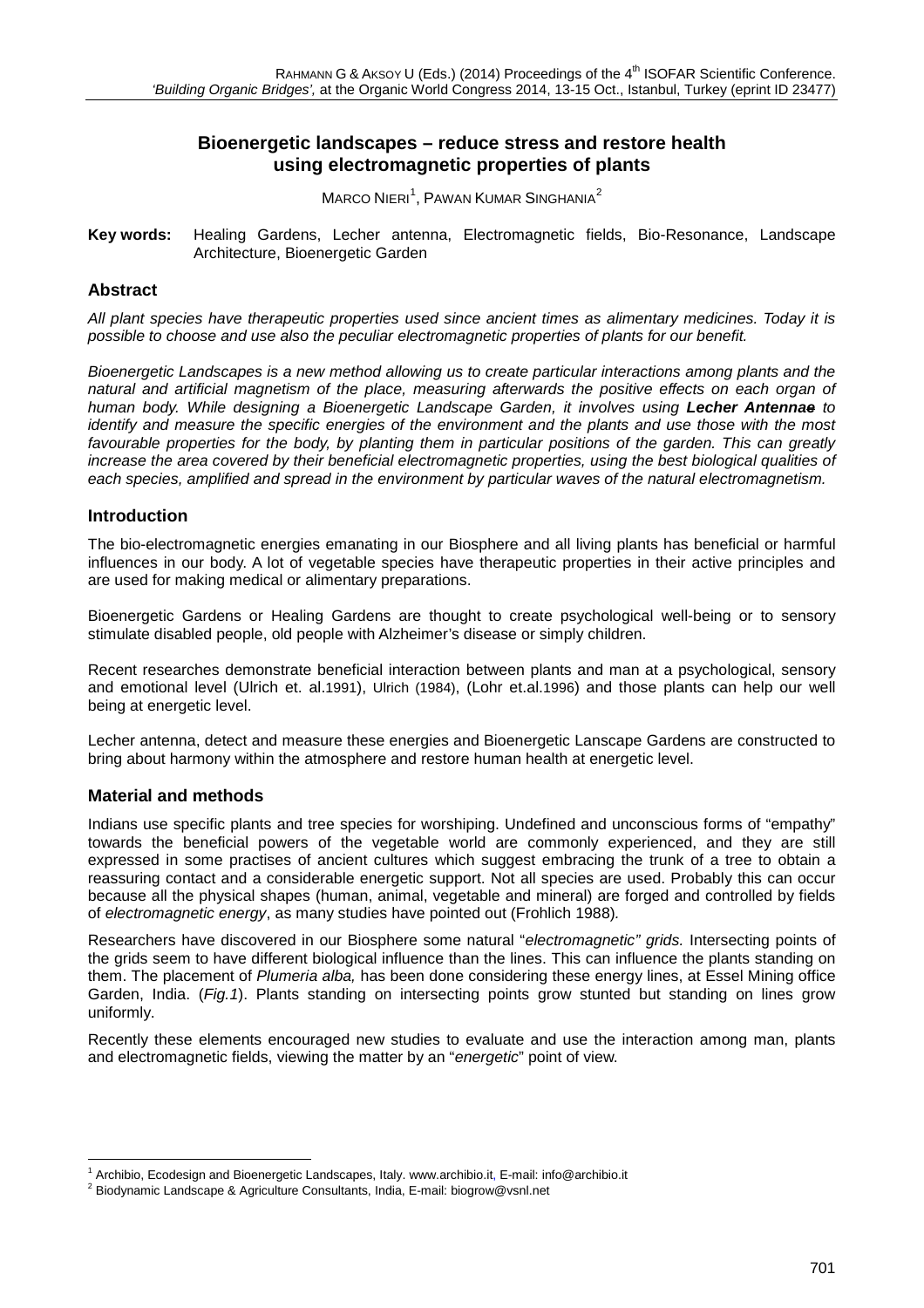

#### **Fig. 1**

The research started from a careful<br>study in the field of biothe field of bioelectromagnetism in particular from the new discoveries and instruments of survey and measurement realised<br>by Walter Kunnen (1921-2011) by Walter Kunnen (1921-2011) Founder and Director of the Institute<br>of Research on the Biosphere of Research on the Biosphere<br>"Archibo Biologica" of Antwerp Biologica" (Belgium), whom Nieri is collaborator. These researchers have refined an advanced instrument for bio-physic measurements; the *Lecher Antenna (Fig.2).*

This manual instrument allows utilizing the biological sensitivity of man to<br>measure the most subtle measure electromagnetic fields having a significant interaction with human organism. During the last forty years, the antenna enabled to discover both

the presence of biologically interesting natural electromagnetic fields and the specific vital frequencies nourishing and spread by each human organ. A skilled operator with the antenna can measure accurately their intensity on each polarity separately, obtaining in this way the best information about the biological effects of electromagnetism on the vital processes. With these knowledge and instrument, the author could realise his studies in vegetal field.



**Fig. 2 Lecher Antenna of Dr. Walter Kunnen**

# **Results**

Many years of experiments pointed out that, *all plants emit electromagnetic waves, some of them resonating on the same frequencies that of our different organs.* Moreover, each species has its specific characteristic influence, emitting biological frequencies of different intensity on each polarity (Nieri, 2009). These weak, but highly significant electromagnetic fields are able to influence the "*antenna man*" and the *biological energy ofvarious organs* in a specific way. The research also verified that, *trees and large plants can interact and influence the natural and artificial electromagnetism of the place* with their own *"biologic"* and *"energetic"* properties, affecting the health of human organs in different ways and in a wide area, around.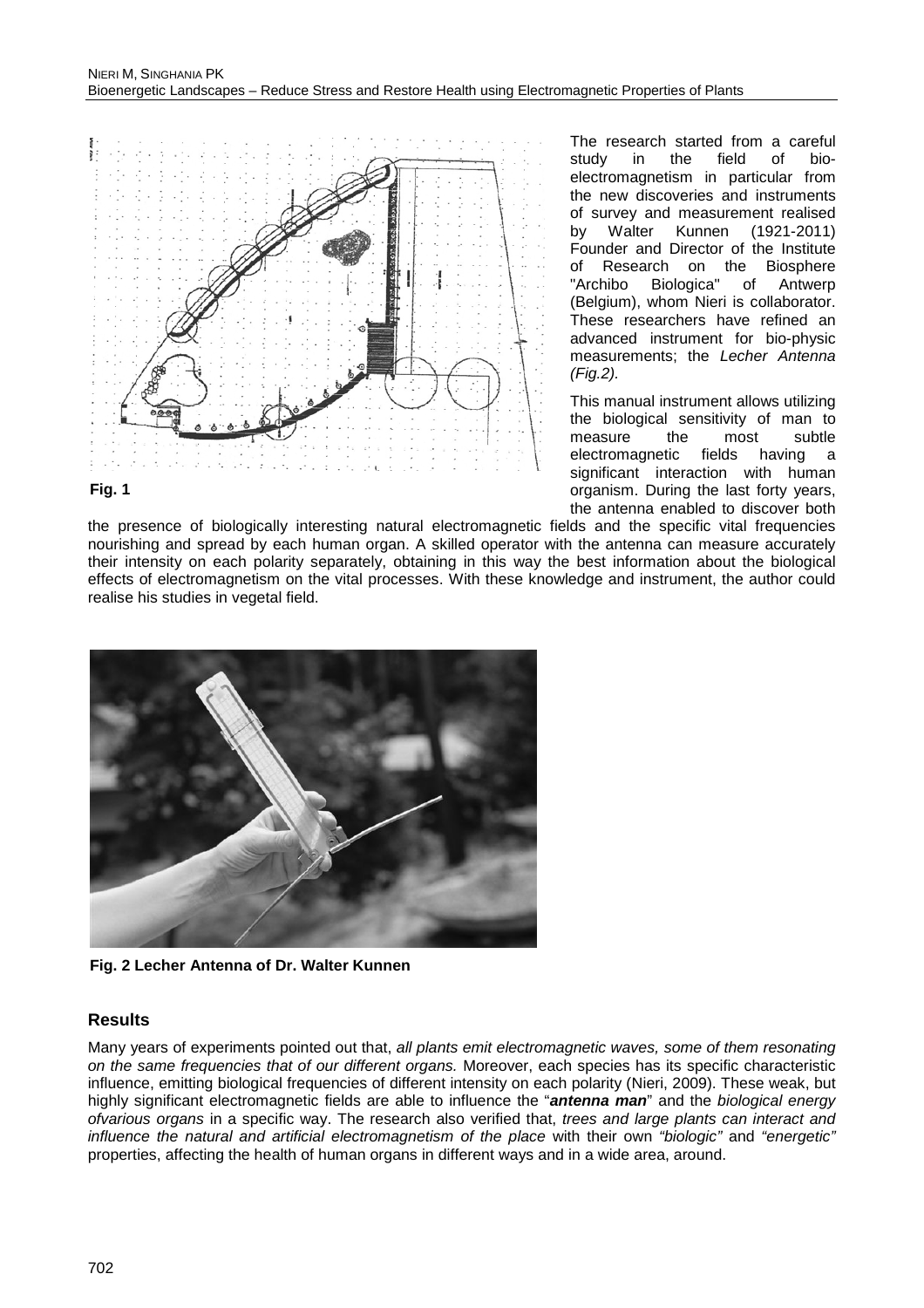From these studies, the author developed the "*Bioenergetic Landscapes"*, an innovative technique to plan and create "*bioenergetic gardens*", able to *optimise* and *amplify* consciously the beneficial radiations of selected plants, especially trees (the "active plants"), placing them in determined positions, after conducting exact electromagnetic surveys, managing in this way to positively influence the human body, also from considerable distance. As each plant has its peculiar biological influence, in a bioenergetic garden, *it is possible to decide on which organs or functions of the body we want to obtain the best benefits.* 

To create a *Bioenergetic Garden*, the first step is to analyse the electromagnetism of the area with the aim to determine the presence and the course of specific natural electromagnetic *vectors*. They will be utilized as *"carrying waves,"* able to amplify and spread up to 20-30 metres of distance, the peculiar and biological quality of electromagnetic fields of different chosen plants. The therapeutic space so created is called "*bioenergetic area"*. To obtain these beneficial results, the "*active plants*" will be chosen among those most useful to generate the desired positive effects (i.e. influence on nervous or cardio-circulatory system, thyroid etc.) and accurately positioned in specific points, along the course of these vectors. Some tree species give beneficial effects on the whole body, others on the functioning of particular organs while others, on the contrary, could be considered noxious or disturbing. For example, among beneficial plants, we can find the *Holly*, whose effects are very positive on the nervous system; the *Evergreen Oak*, beneficial on the cardiocirculatory system; or the *Laurel,* which has a very good effect on the immunity system. *Banyan (Ficus bengalensis) or Pippal (Ficus religiosa)* to energise the whole body and facilitate meditation, *Indian Tulasi*  (*Ocinum sanctum or* basil) to detoxify and energise the digestive system as well as relieve from cough and cold.

**Plants to avoid** include *Oleandar*, *Yew*, and some *Ficus* varieties showing detrimental effects. For example, the *Walnut Tree* and a common house plant, *Ficus benjamina*, has been found to have adverse effects on the *cardio-circulatory* system.

The exact location of these plants will be harmonically integrated in a more complex project of the area, to enhance the aim of the garden, using the most beneficial areas for healing and relaxation. The work finishes with a final survey and creating a *Legend* in which the characteristics of the *bioenergetic garden,* the beneficial areas generated by plants and their principal beneficial effects on the human body is shown.

Tens of "electro sensitive" people have up to now can test with particular satisfaction the efficiency of this technique and of these gardens and green areas indoor and outdoor, in which they experience a nervous relief and clear beneficial influences. The particularly positive effects on the human body have been many times confirmed also by physicians after measurements made on people with up-to-date instruments of 'bio resonance' (*i.e. Performance 2001, method E.T.)*, Bioelectrography (*GDV- Gas Discharge Visualization*) of prof. K. Korotkov (St. Petersburg State University), and a new advanced device of measurements, the "Futura scientific imaging camera" conceived to see invisible electromagnetic phenomena in different spectral bands ranging from X-Ray to Infrared (D. Gullà-Italy) *(Fig 3).*



**Fig.3 Electromagnetic visualization of a Bioenergetic influence by a Linden Tree made by "Futura" device**

Bioenergetic Landscapes allows verifying the state of health and vitality of trees and plants, trying to find the biospheric origin of their diseases.

Finally plants can be submitted, such<br>as human beings, to eventual as human beings, to<br>biological compatibility compatibility tests, in collaboration with phytopathologists, to find the most effective products for the care and health of the vegetable plants. In July 2004, in collaboration with Prof. Aldo Zechini D'Aulerio, professor of Vegetable Pathology at the University of Bologna (Italy), the author has completed a study on the health of plants in a big public park in Bologna, comparing successfully electromagnetic surveys on plants with traditional scientific observations.